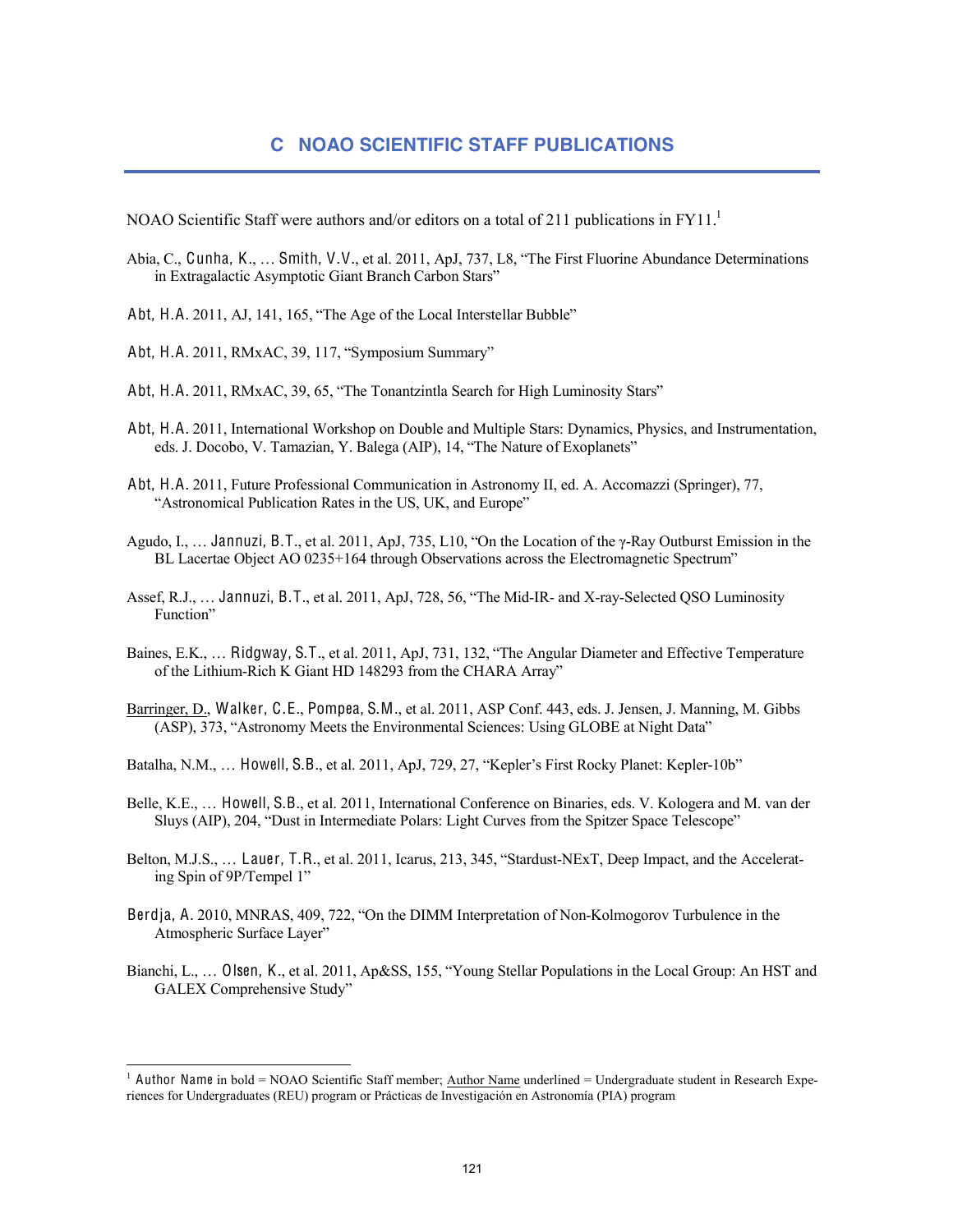- Biggs, A.D., … Dickinson, M., et al. 2011, MNRAS, 413, 2314, "The LABOCA Survey of the Extended Chandra Deep Field-South—Radio and Mid-infrared Counterparts to Submillimetre Galaxies"
- Bizyaev, D., Smith, V.V., Cunha, K. 2010, AJ, 140, 1911, "The Space Interferometry Mission Astrometric Grid Giant Star Survey. III. Basic Stellar Parameters for an Extended Sample"
- Bolzonella, M., … Kartaltepe, J., et al. 2010, A&A, 524, A76, "Tracking the Impact of Environment on the Galaxy Stellar Mass Function up to  $z \sim 1$  in the 10k zCOSMOS Sample"
- Boroson, T.A. 2011, ApJ, 735, L14, "A New Orientation Indicator for Radio-Quiet Quasars"
- Boroson, T.A. 2011, Proceedings of Narrow-Line Seyfert 1 Galaxies and Their Place in the Universe, 3, "NLS1 Properties and Demographics"
- Borucki, W.J., … Howell, S.B., … Sherry, W., et al. 2011, ApJ, 736, 19, "Characteristics of Planetary Candidates Observed by Kepler. II. Analysis of the First Four Months of Data"
- Borucki, W.J., … Howell, S.B., … Sherry, W., et al. 2011, ApJ, 728, 117, "Characteristics of Kepler Planetary Candidates Based on the First Data Set"
- Bourne, N., … Dickinson, M., et al. 2011, MNRAS, 410, 1155, "Evolution of the Far-Infrared-Radio Correlation and Infrared Spectral Energy Distributions of Massive Galaxies over  $z = 0-2$ "
- Boyd, M.R., … Subasavage, J.P., et al. 2011, AJ, 142, 10, "The Solar Neighborhood. XXV. Discovery of New Proper Motion Stars with 0<sup>o</sup> 40 yr<sup>-1</sup> >  $\mu \ge 0$ <sup>o</sup> 18 yr<sup>-1</sup> between Declinations -47° and 00°
- Boyd, M.R., … Subasavage, J.P., et al. 2011, AJ, 142, 92, "The Solar Neighborhood. XXVII. Discovery of New Proper Motion Stars with  $\mu \geq 0$ <sup>o</sup>: 18 yr<sup>-1</sup> in the Southern Sky with 16.5 <  $R_{59}$ <sub>f</sub> ≤ 18.0"
- Bressert, E., … Allen, L., et al. 2010, MNRAS, 409, L54, "The Spatial Distribution of Star Formation in the Solar Neighbourhood: Do All Stars Form in Dense Clusters?"
- Brodwin, M., ... Dey, A., ... Jannuzi, B.T., et al. 2011, ApJ, 732, 33, "X-ray Emission from Two Infrared-Selected Galaxy Clusters at  $z > 1.4$  in the IRAC Shallow Cluster Survey"
- Brown, M.J.I., Jannuzi, B.T., et al. 2011, ApJ, 731, L41, "The Ubiquitous Radio Continuum Emission from the Most Massive Early-Type Galaxies"
- Buat, V., … Dickinson, M., … Kartaltepe, J., et al. 2011, A&A, 533, A93, "GOODS-Herschel: Evidence of a UV Extinction Bump in Galaxies at  $z > 1$ "
- Bullock, E., … Howell, S.B., et al. 2011, AJ, 141, 84, "GALEX and Optical Observations of GW Librae during the Long Decline from Superoutburst"
- Bussmann, R.S., Dey, A., Lotz, J., … Jannuzi, B.T., et al. 2011, ApJ, 733, 21, "Hubble Space Telescope Morphologies of  $z \sim 2$  Dust-Obscured Galaxies. II. Bump Sources"
- Cannizzo, J.K., … Howell, S.B., et al. 2010, ApJ, 725, 1393, "The Kepler Light Curve of V344 Lyrae: Constraining the Thermal-Viscous Limit Cycle Instability"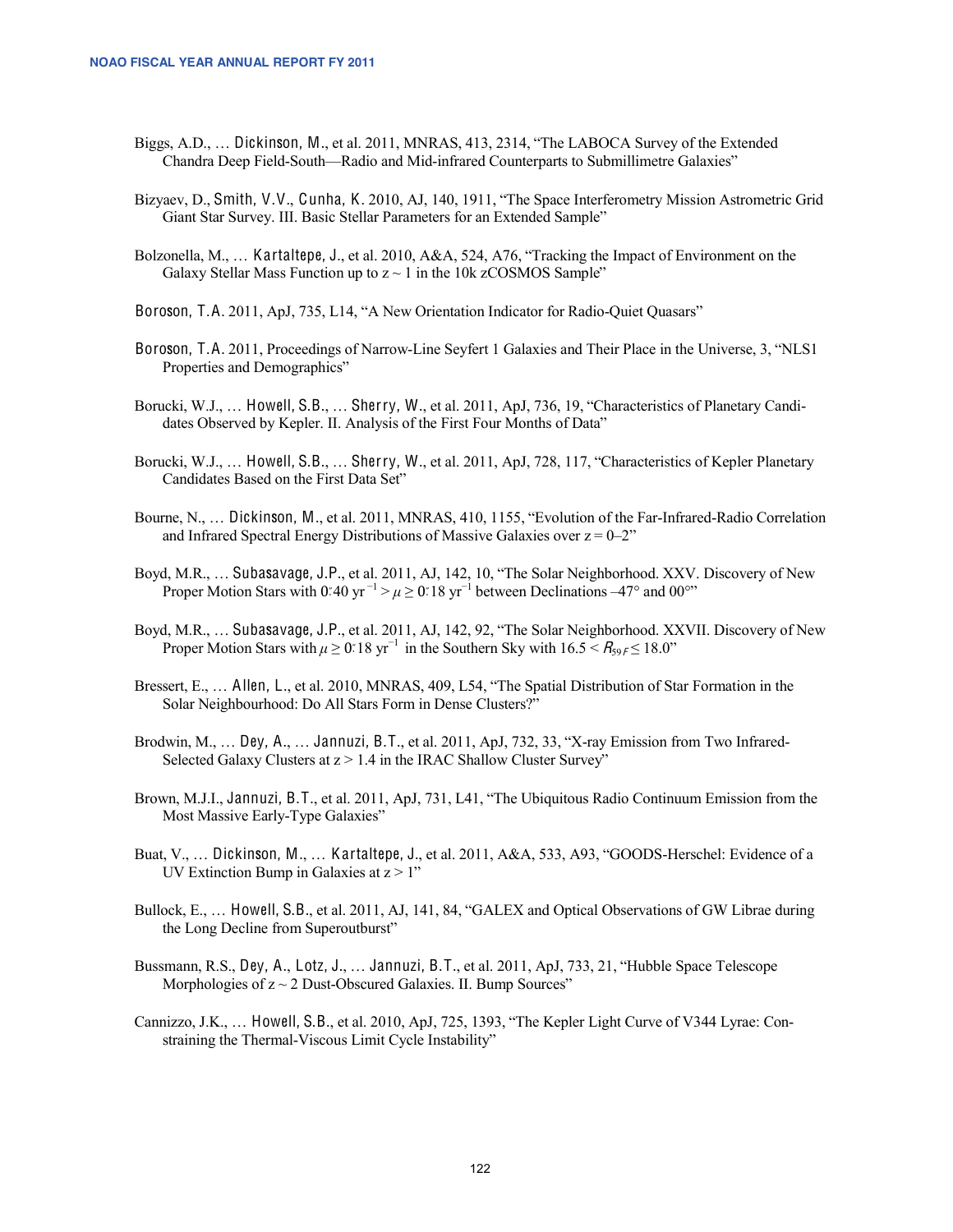- Cargile, P.A., James, D.J., Jeffries, R.D. 2010, ApJ, 725, L111, "Identification of the Lithium Depletion Boundary and Age of the Southern Open Cluster Blanco 1"
- Carlberg, J.K., … Smith, V.V., Cunha, K., et al. 2011, ApJ, 732, 39, "The Frequency of Rapid Rotation among K Giant Stars"
- Carlberg, J.K., … Smith, V.V., Cunha, K., et al. 2011, Planetary Systems beyond the Main Sequence, eds. S. Schuh, H. Drechsel, U. Heber (AIP), 33, "The Fate of Exoplanets and the Red Giant Rapid Rotator Connection"
- Carlberg, J.K., Smith, V.V., Cunha, K., et al. 2010, ApJ, 723, L103, "The Super Lithium-Rich Red Giant Rapid Rotator G0928+73.2600: A Case for Planet Accretion?"
- Carr, J.S., Najita, J.R. 2011, ApJ, 733, 102, "Organic Molecules and Water in the Inner Disks of T Tauri Stars"
- Castellano, M., ... Dickinson, M., et al. 2010, A&A, 524, A28, "The Bright End of the  $z \sim 7$  UV Luminosity Function from a Wide and Deep HAWK-I Survey"
- Che, X., … Ridgway, S.T., et al. 2011, ApJ, 732, 68, "Colder and Hotter: Interferometric Imaging of β Cassiopeiae and α Leonis"
- Chou, M.-Y., … Cunha, K., Smith, V.V., et al. 2011, ApJ, 731, L30, "First Chemical Analysis of Stars in the Triangulum-Andromeda Star Cloud"
- Ciardi, D.R., … Howell, S.B., et al. 2011, AJ, 141, 108, "Characterizing the Variability of Stars with Early-Release Kepler Data"
- Cisternas, M., ... Kartaltepe, J., et al. 2011, ApJ, 726, 57, "The Bulk of the Black Hole Growth since  $z \sim 1$ Occurs in a Secular Universe: No Major Merger-AGN Connection"
- Conselice, C.J., … Dickinson, M., et al. 2011, MNRAS, 413, 80, "The Hubble Space Telescope GOODS NICMOS Survey: Overview and the Evolution of Massive Galaxies at  $1.5 \le z \le 3$ "
- Crockett, R.M., … Saha, A., … Walker, A.R., et al. 2011, ApJ, 727, 115, "Anatomy of a Post-starburst Minor Merger: A Multi-Wavelength WFC3 Study of NGC 4150"
- Dahlen, T., … Dickinson, M., et al. 2010, ApJ, 724, 425, "A Detailed Study of Photometric Redshifts for GOODS-South Galaxies"
- Dali Ali, W., … Tokovinin, A., et al. 2010, A&A, 524, A73, "Multi-Instrument Measurement Campaign at Paranal in 2007. Characterization of the Outer Scale and the Seeing of the Surface Layer"
- Damen, M., … Dickinson, M., et al. 2011, ApJ, 727, 1, "The SIMPLE Survey: Observations, Reduction, and Catalog"
- de Boer, T.J.L., … Saha, A., Olsen, K., et al. 2011, A&A, 528, A119, "Deep Wide-Field Imaging Down to the Oldest Main Sequence Turn-offs in the Sculptor Dwarf Spheroidal Galaxy"
- de Boer, T.J.L., … Saha, A., Olsen, K., et al. 2011, CRAL-2010 A Universe of Dwarf Galaxies, eds. M. Koleva, P. Prugniel, I. Vauglin (EAS), 79, "An Accurate Timescale for Star Formation and Chemical Enrichment of the Sculptor dSph"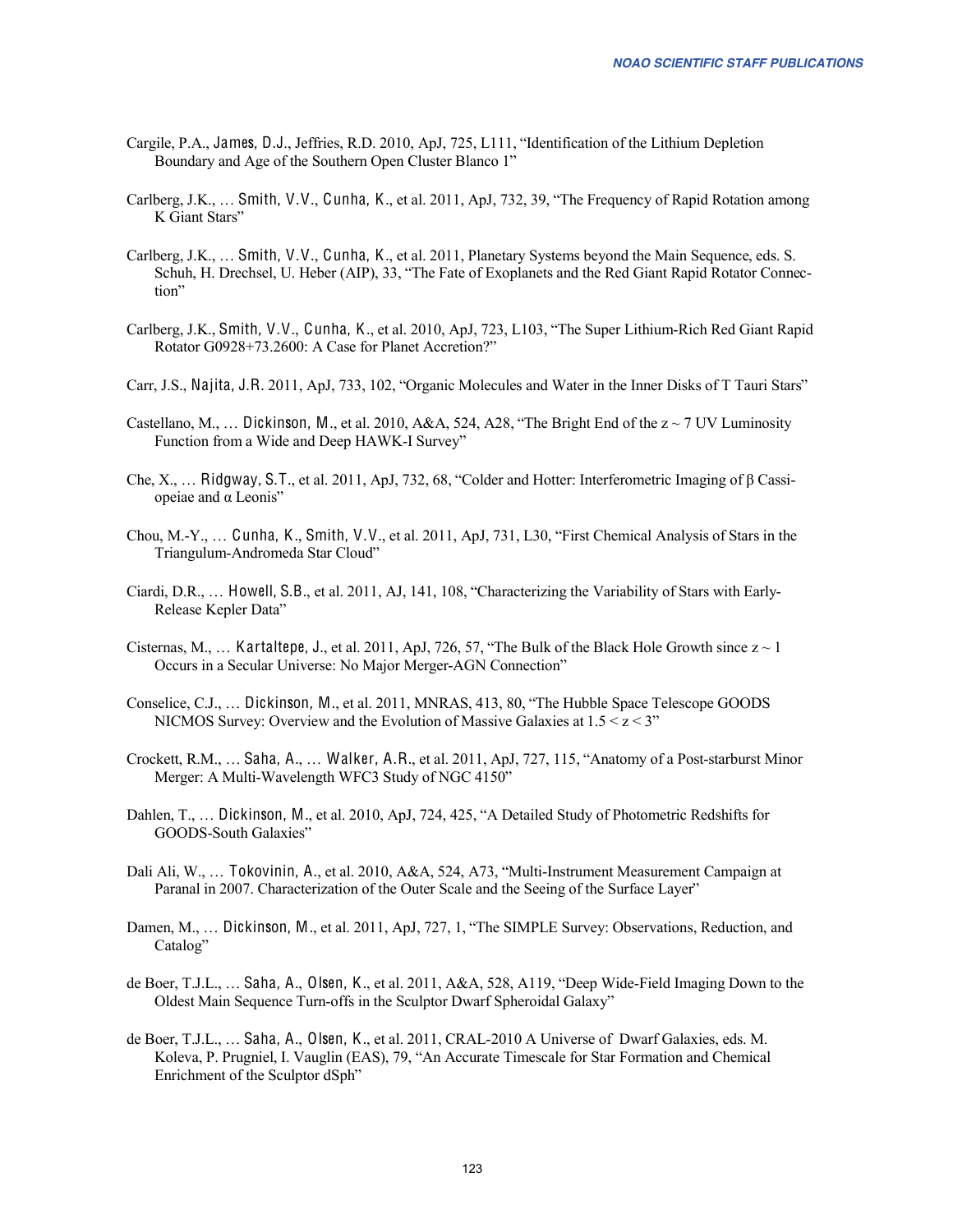De Marchi, G., … Saha, A., … Walker, A.R., et al. 2011, ApJ, 739, 27, "Star Formation in 30 Doradus"

- de Propris, R., … K under, A., et al. 2011, ApJ, 732, L36, "Separating the Conjoined Red Clump in the Galactic Bulge: Kinematics and Abundances"
- Desai, V., Dey, A., et al. 2011, ApJ, 730, 130, "The Dirt on Dry Mergers"
- DeWitt, C., … Blum, R., Olsen, K., et al. 2010, ApJ, 721, 1663, "Near-Infrared Counterparts of Chandra X-ray Sources toward the Galactic Center"
- Dopita, M.A., … Saha, A., Walker, A.R., et al. 2010, Ap&SS, 330, 123, "Supernova Remnants, Planetary Nebulae and the Distance to NGC 4214"
- Doppmann, G.W., Najita, J.R., et al. 2011, ApJ, 738, 112, "Warm H<sub>2</sub>O and OH Disk Emission in V1331 Cyg"
- Driver, S.P., … de Propris, R., et al. 2011, MNRAS, 413, 971, "Galaxy and Mass Assembly (GAMA): Survey Diagnostics and Core Data Release"
- Eisenstein, D.J., … Cunha, K., … Smith, V.V., et al. 2011, AJ, 142, 72, "SDSS-III: Massive Spectroscopic Surveys of the Distant Universe, the Milky Way, and Extra-Solar Planetary Systems"
- Eisner, J.A., Doppmann, G.W., Najita, J.R., et al. 2010, ApJ, 722, L28, "Time-Variable Accretion in the TW Hya Star/Disk System"
- Elbaz, D., Dickinson, M., … Kartaltepe, J., … Brodwin, M., … Reddy, N., et al. 2011, A&A, 533, A119, "GOODS-Herschel: An Infrared Main Sequence for Star-Forming Galaxies"
- Fabrizio, M., … Walker, A.R., et al. 2011, PASP, 123, 384, "The Carina Project. IV. Radial Velocity Distribution"
- Faherty, J.K., … van der Bliek, N., et al. 2011, AJ, 141, 71, "Identification of a Wide, Low-Mass Multiple System Containing the Brown Dwarf 2MASS J0850359 + 105716"
- Feldmeier, J.J., Howell, S.B., et al. 2011, AJ, 142, 2, "The Burrell-Optical-Kepler-Survey (BOKS). I. Survey Description and Initial Results"
- Finkelstein, S.L., … Saha, A., … Walker, A.R., et al. 2011, ApJ, 735, 5, "Hubble Space Telescope Imaging of Lyα Emission at  $z ≈ 4.4"$
- Fontaine, G., … Howell, S.B., et al. 2011, ApJ, 726, 92, "Discovery of a New AM CVn System with the Kepler Satellite"
- Fontana, A., … Dickinson, M., et al. 2010, ApJ, 725, L205, "The Lack of Intense Lyα in Ultradeep Spectra of  $z = 7$  Candidates in GOODS-S: Imprint of Reionization?"
- Fu, H., … Kartaltepe, J.S., et al. 2010, ApJ, 722, 653, "Decomposing Star Formation and Active Galactic Nucleus with Spitzer Mid-Infrared Spectra: Luminosity Functions and Co-evolution"
- García-Hernández, D.A., … Stanghellini, L., … Shaw, R.A., et al. 2011, ApJ, 737, L30, "The Formation of Fullerenes: Clues from New  $C_{60}$ ,  $C_{70}$  and (Possible) Planar  $C_{24}$  Detections in Magellanic Cloud Planetary Nebulae"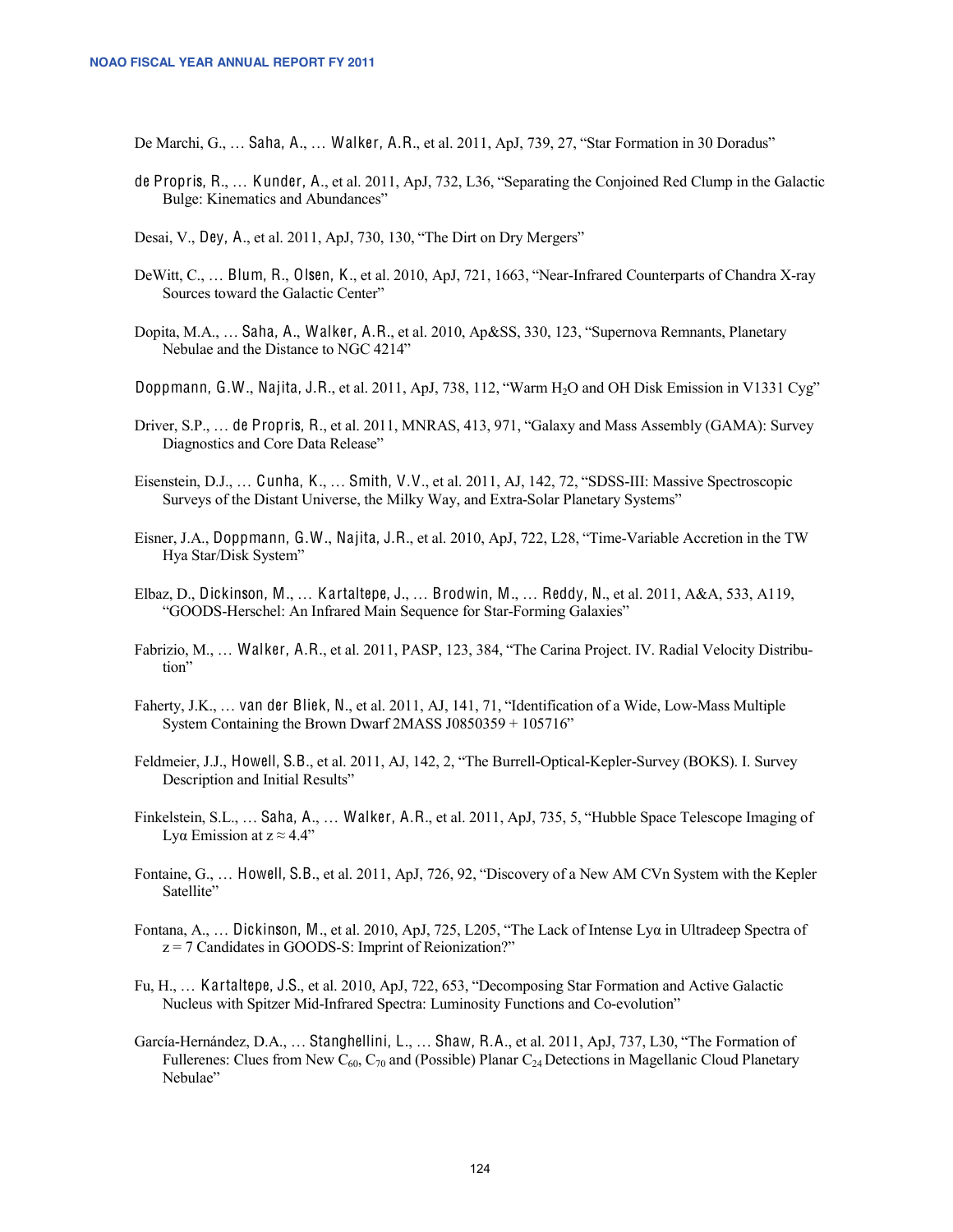- García-Hernández, D.A., … Stanghellini, L., … Shaw, R.A., et al. 2010, ApJ, 724, L39, Formation of Fullerenes in H-Containing Planetary Nebulae"
- Garmany, K., et al. 2011, ASP Conf. 443, eds. J. Jensen, J. Manning, M. Gibbs (ASP), 33, "Making Connections with Underserved Communities, Broadening Participation in the STEM Fields"
- Gebhardt, K., … Lauer, T.R., et al. 2011, ApJ, 729, 119, "The Black Hole Mass in M87 from Gemini/NIFS Adaptive Optics Observations"
- Georgantopoulos, I., … Pope, A., … Dickinson, M., et al. 2011, A&A, 531, A116, "X-ray Observations of Highly Obscured  $\tau_{9.7 \text{ µm}}$  > 1 Sources: An Efficient Method for Selecting Compton-thick AGN?"
- Ghezzi, L., Cunha, K., Schuler, S.C., Smith, V.V. 2010, ApJ, 725, 721, "Metallicities of Planet-Hosting Stars: A Sample of Giants and Subgiants"
- Ghezzi, L., Cunha, K., Smith, V.V., et al. 2010, ApJ, 724, 154, "Lithium Abundances in a Sample of Planet-Hosting Dwarfs"
- Girardi, L., … Olsen, K.A.G., et al. 2010, ApJ, 724, 1030, "The ACS Nearby Galaxy Survey Treasury. IX. Constraining Asymptotic Giant Branch Evolution with Old Metal-Poor Galaxies"
- Glikman, E., … Dey, A., Jannuzi, B.T., et al. 2011, ApJ, 728, L26, "The Faint End of the Quasar Luminosity Function at  $z \sim 4$ : Implications for Ionization of the Intergalactic Medium and Cosmic Downsizing"
- Gobat, R., ... Dickinson, M., et al. 2011, A&A, 526, A133, "A Mature Cluster with X-ray Emission at  $z = 2.07$ "
- Gorti, U., … Najita, J., et al. 2011, ApJ, 735, 90, "Emission Lines from the Gas Disk Around TW Hydra and the Origin of the Inner Hole"
- Guo, Y., … Dickinson, M., et al. 2011, ApJ, 735, 18, "Color and Stellar Population Gradients in Passively Evolving Galaxies at  $z \sim 2$  from HST/WFC3 Deep Imaging in the Hubble Ultra Deep Field"
- Hamilton, R.T., … Howell, S.B., et al. 2011, ApJ, 728, 16, "Infrared Spectroscopic Observations of the Secondary Stars of Short-Period Sub-gap Cataclysmic Variables"
- Hammer, D., … Lotz, J., et al. 2010, ApJS, 191, 143, "The HST/ACS Coma Cluster Survey. II. Data Description and Source Catalogs"
- Hargreaves, R.J., Hinkle, K.H., et al. 2010, AJ, 140, 919, "High-Resolution 1.6 μm Spectra of FeH in M and L Dwarfs"
- Harrison, C.D., … de Propris, R., et al. 2010, MNRAS, 409, 1455, "The Stellar Populations of Early-Type Galaxies—I. Observations, Line Strengths and Stellar Population Parameters"
- Harrison, C.D., … de Propris, R., et al. 2011, MNRAS, 413, 1036, "The Stellar Populations of Early-Type Galaxies—II. The Effects of Environment and Mass"
- Heiderman, A., … Allen, L.E., et al. 2010, ApJ, 723, 1019, "The Star Formation Rate and Gas Surface Density Relation in the Milky Way: Implications for Extragalactic Studies"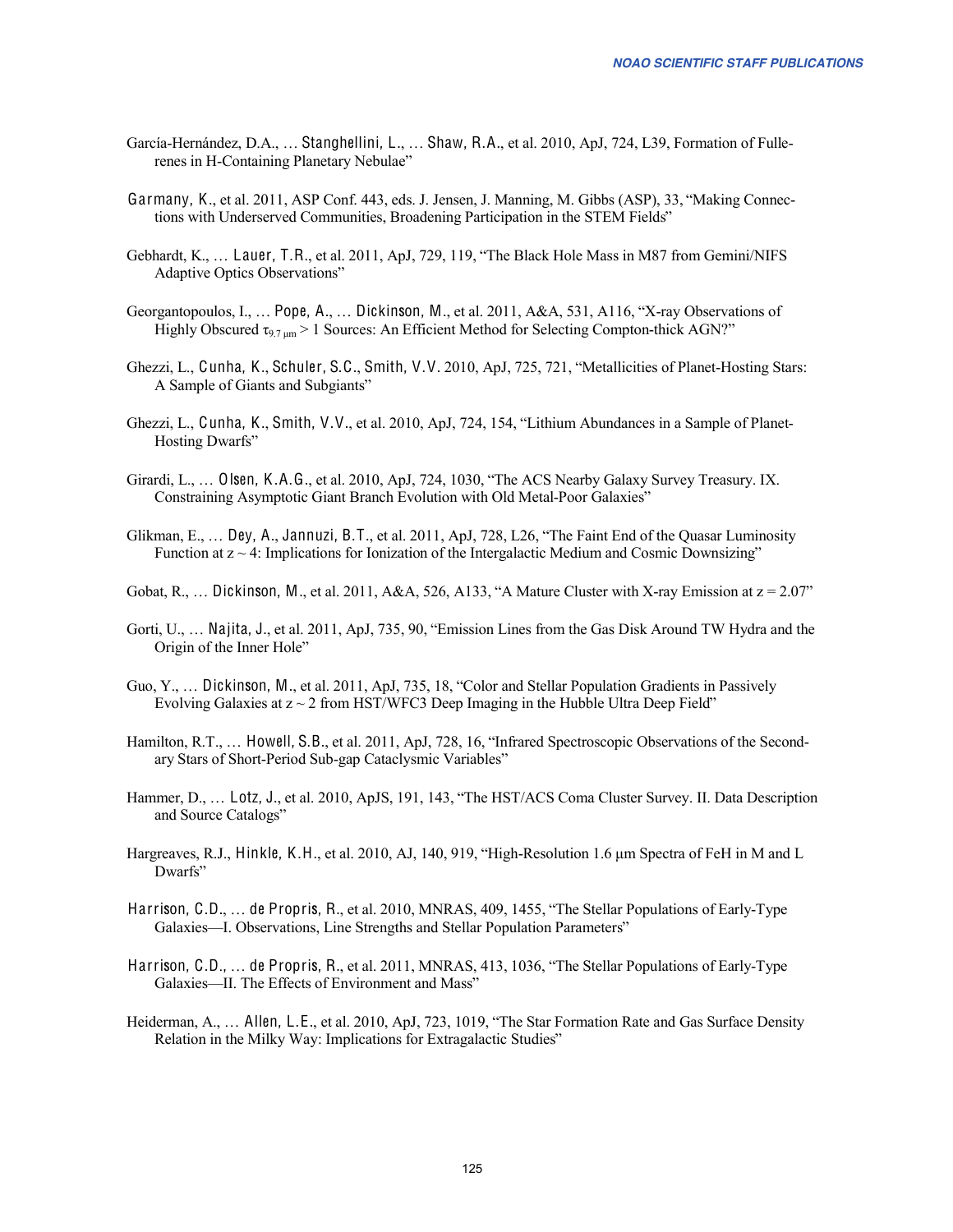- Hickox, R.C., … Dey, A., Jannuzi, B.T., et al. 2011, ApJ, 731, 117, "Clustering of Obscured and Unobscured Quasars in the Boötes Field: Placing Rapidly Growing Black Holes in the Cosmic Web"
- High, F.W., … Smith, R.C., et al. 2010, ApJ, 723, 1736, "Optical Redshift and Richness Estimates for Galaxy Clusters Selected with the Sunyaev-Zel'dovich Effect from 2008 South Pole Telescope Observations"
- Hinkle, K.H., et al. 2010, International Conference on Binaries, eds. V. Kologera and M. van der Sluys (AIP), 63, "IR Spectroscopy and the Origin of Post-AGB Disks"
- Hinkle, K.H., … Joyce, R.R., et al. 2010, Highlights of Astronomy, 15, 548, "SpS1-Infrared Spectroscopy of Post-AGB Objects"
- Holberg, J.B., Howell, S.B. 2011, AJ, 142, 62, "The Kepler Light Curve of the Unique DA White Dwarf BOKS 53856"
- Holman, M.J., … Howell, S.B., et al. 2010, Science, 330, 51, "Kepler-9: A System of Multiple Planets Transiting a Sun-Like Star, Confirmed by Timing Variations"
- Hong, S., … Saha, A., … Walker, A.R., et al. 2011, ApJ, 731, 45, "Large-Scale Shock-Ionized and Photoionized Gas in M83: The Impact of Star Formation"
- Horch, E.P., … Howell, S.B., Sherry, W.H., et al. 2011, AJ, 141, 180, "Observations of Binary Stars with the Differential Speckle Survey Instrument. III. Measures below the Diffraction Limit of the WIYN Telescope"
- Horch, E.P., … Sherry, W.H., Howell, S.B., et al. 2011, AJ, 141, 45, "Observations of Binary Stars with the Differential Speckle Survey Instrument. II. Hipparcos Stars Observed in 2010 January and June"
- Hovhannisyan, L.R., … Dey, A., Jannuzi, B., et al. 2010, Evolution of Cosmic Objects through their Physical Activity, eds. H. Harutyunian, A. Mickaelian, Y. Terzian (National Academy of Sciences of the Republic of Armenia), 84, "Bright Stars with Spitzer 24 μm Excesses in Boötes and FLS"
- Howell, S.B., … Everett, M., et al. 2011, AJ, 142, 19, "Speckle Camera Observations for the NASA Kepler Mission Follow-Up Program"
- Howell, S.B. 2011, Astronomical Photometry, eds. E. Milone and C. Sterken (Springer), 373, 71, "High Precision Differential Photometry with CCDs: A Brief History"
- Howell, S.B., et al. 2010, ApJ, 725, 1633, "Kepler Observations of Three Pre-launch Exoplanet Candidates: Discovery of Two Eclipsing Binaries and a New Exoplanet"
- Hwang, H.S., … Dickinson, M., et al. 2010, MNRAS, 409, 75, "Evolution of Dust Temperature of Galaxies through Cosmic Time as Seen by Herschel"
- Izvezic, Z., … Claver, C.F., … Olsen, K., … Ridgway, S.T., … Saha, A., … Wolff, S.C., et al. 2011, A Living LSST Document (arXiv:0805.2366), "LSST: From Science Drivers to Reference Design and Anticipated Data Products"
- Jacobs, B.A., … Kartaltepe, J.S., et al. 2011, AJ, 141, 110, "Identification of a Complete 160 μm Flux-Limited Sample of Infrared Galaxies in the ISO Lockman Hole 1 deg<sup>2</sup> Deep Fields: Source Properties and Evidence for Strong Evolution in the FIR Luminosity Function for ULIRGs"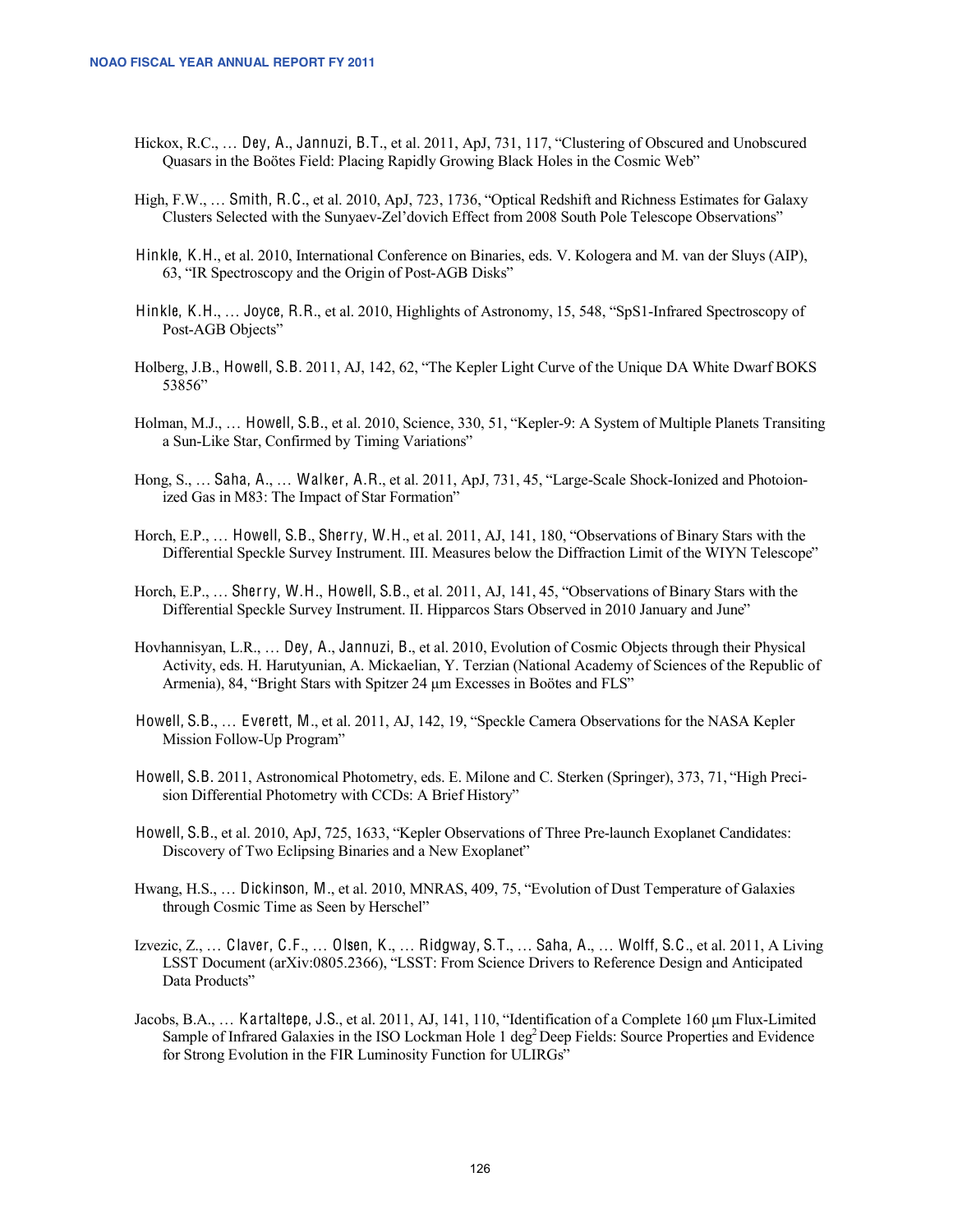- Jao, W.-C., … Subasavage, J.P., et al. 2011, AJ, 141, 117, "The Solar Neighborhood. XXIV. Parallax Results from the CTIOPI 0.9 m Program: Stars with  $\mu \geq 1.0 \text{ yr}^{-1}$  (MOTION Sample) and Subdwarfs"
- Jardel, J.R., … Lauer, T.R., et al. 2011, ApJ, 739, 21, "Orbit-Based Dynamical Models of the Sombrero Galaxy (NGC 4594)"
- Jenkins, J.M., … Howell, S.B., et al. 2010, ApJ, 724, 1108, "Discovery and Rossiter-Mclaughlin Effect of Exoplanet Kepler-8b"
- Juneau, S., Dickinson, M., et al. 2011, ApJ, 736, 104, "A New Diagnostic of Active Galactic Nuclei: Revealing Highly Absorbed Systems at Redshift > 0.3"
- Kervella, P., …. Ridgway, S.T., et al. 2011, A&A, 531, A117, "The Close Circumstellar Environment of Betelgeuse. II. Diffraction-Limited Spectro-imaging from 7.76 to 19.50 μm with VLT/VISIR"
- Kinman, T.D., et al. 2011, AJ, 141, 168, "The BHB Stars in the Survey Fields of Rodgers et al. (1993): New Observations and Comparisons with Other Recent Surveys"
- Kleiser, I.K.W., … Matheson, T., et al. 2011, MNRAS, 415, 372, "Peculiar Type II Supernovae from Blue Supergiants"
- Klimek, M.D., … Points, S.D., Smiths, R.C., et al. 2010, ApJ, 725, 2281, "An X-Ray Investigation of Three Supernova Remnants in the Large Magellanic Cloud"
- Koenig, X.P., Allen, L.E. 2011, ApJ, 726, 18, "Disk Evolution in W5: Intermediate-Mass Stars at 2–5 Myr"
- Kozłowski, S., … Dey, A., … Jannuzi, B.T., et al. 2010, ApJ, 722, 1624, "SDWFS-MT-1: A Self-Obscured Luminous Supernova at  $z \approx 0.2$ "
- Krisciunas, K., … Matheson, T., et al. 2011, AJ, 142, 74, "The Most Slowly Declining Type Ia Supernova 2001ay"
- Kruger, A.J., … Najita, J.R., Doppmann, G.W., et al. 2011, ApJ, 729, 145, "Gas and Dust toward DG Tau B and VV CrA"
- Kunder, A., … Walker, A., … de Propris, R., et al. 2011, AJ, 141, 15, "Period Change Similarities among the RR Lyrae Variables in Oosterhoff I and Oosterhoff II Globular Systems"
- Latham, D.W., … Howell, S.B., et al. 2011, ApJ, 732, L24, "A First Comparison of Kepler Planet Candidates in Single and Multiple Systems"
- Lee, K.-S., Dey, A., Reddy, N., … Jannuzi, B.T., et al. 2011, ApJ, 733, 99, "The Average Physical Properties and Star Formation Histories of the UV-Brightest Star-Forming Galaxies at  $z \sim 3.7$ "
- Livingston, W., Wallace, L., et al. 2011, Solar Physics, 270, 485, "Weak Emission Lines in the Wings of Solar H and K"
- LSST Data Challenge Handbook, v. 1.1, ed. R.A. Shaw, et al. (LSST Corp.), 2011
- Magnelli, B., … Dickinson, M., et al. 2011, A&A, 528, A35, "Evolution of the Dusty Infrared Luminosity Function from  $z = 0$  to  $z = 2.3$  Using Observations from Spitzer"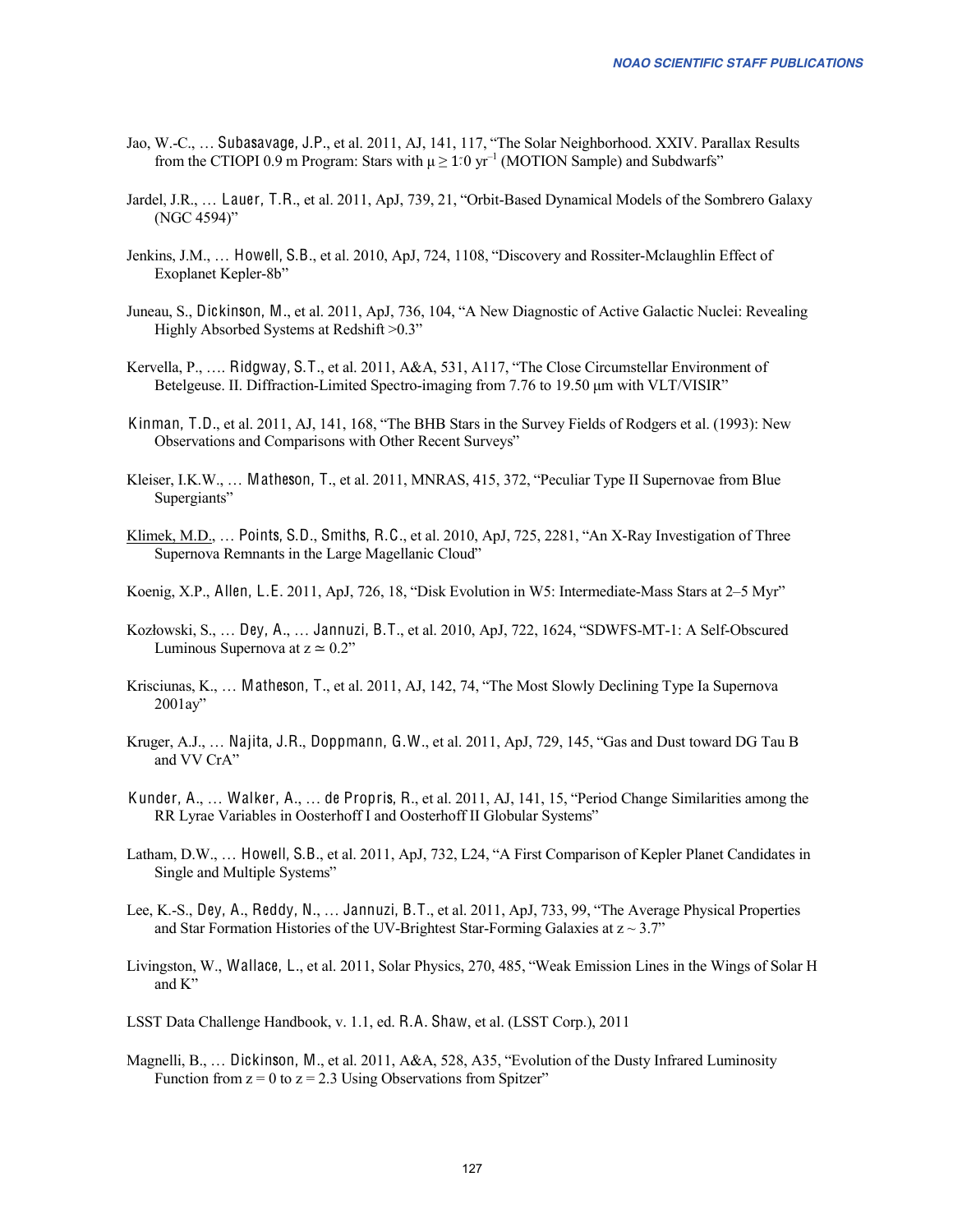- Manoj, P., … Najita, J.R., et al. 2011, ApJS, 193, 11, "Spitzer Infrared Spectrograph Survey of Young Stars in the Chamaeleon I Star-Forming Region"
- Mao, M.Y., … Dickinson, M., et al. 2011, ApJ, 731, 79, "No Evidence for Evolution in the Far-Infrared-Radio Correlation Out to  $z \sim 2$  in the Extended Chandra Deep Field South"
- Martin, C., Garmany, K. 2011, ASP Conf. 443, eds. J. Jensen, J. Manning, M. Gibbs (ASP), 277, "AstroBITS: An Online Course for High School Teachers"
- McConnell, N.J., … Lauer, T.R., et al. 2011, ApJ, 728, 100, "The Black Hole Mass in the Brightest Cluster Galaxy NGC 6086"
- Meech, K.J., … Lauer, T.R., et al. 2011, Icarus, 213, 323, "Deep Impact, Stardust-NExT and the Behavior of Comet 9P/Tempel 1 from 1997 to 2010"
- Meilland, A., … Ridgway, S.T., et al. 2011, A&A, 532, A80, "The Binary Be Star δ Scorpii at High Spectral and Spatial Resolution. I. Disk Geometry and Kinematics before the 2011 Periastron"
- Melbourne, J., ... Dey, A., et al. 2011, AJ, 141, 141, "The Black Hole Masses and Star Formation Rates of  $z > 1$ Dust Obscured Galaxies: Results from Keck OSIRIS Integral Field Spectroscopy"
- Mendez, A.J., … Lotz, J., Salim, S., et al. 2011, ApJ, 736, 110, "AEGIS: The Morphologies of Green Galaxies at  $0.4 < z < 1.2$ "
- Metevier, A.J., … Lotz, J., et al. 2010, ASP Conf. 436, eds. L. Hunter and A. Metevier (ASP), 364, "The Hartnell Astronomy Short Course: Bolstering the Scientific Research Preparation of Community College Students"
- Mighell, K.J. 2010, PASP, 122, 1236, "CRBLASTER: A Parallel-Processing Computational Framework for Embarrassingly Parallel Image-Analysis Algorithms"
- Mohanty, S., … Doppmann, G.W., et al. 2010, ApJ, 722, 1138, "High-Resolution Spectroscopy During Eclipse of the Young Substellar Eclipsing Binary 2MASS 0535-0546. I. Primary Spectrum: Cool Spots versus Opacity Uncertainties"
- Moisés, A.P., … Blum, R.D., et al. 2011, MNRAS, 411, 705, "Spectrophotometric Distances to Galactic H II Regions"
- Monachesi, A., … Lauer, T.R., … Mighell, K., et al. 2011, CRAL-2010 A Universe of Dwarf Galaxies, eds. M. Koleva, P. Prugniel, I. Vauglin (EAS), 271, "The Resolved Stellar Populations of M32"
- Monachesi, A., … Lauer, T.R., … Mighell, K.J., et al. 2011, ApJ, 727, 55, "The Deepest Hubble Space Telescope Color-Magnitude Diagram of M32. Evidence for Intermediate-Age Populations"
- Montiel, E.J., Mighell, K.J. 2010, AJ, 140, 1500, "A Search for RR Lyrae Variables in the Central Region of M54"
- Morales-Calderón, M., … Allen, L.E., … James, D., et al. 2011, ApJ, 733, 50, "Ysovar: The First Sensitive, Wide-Area, Mid-Infrared Photometric Monitoring of the Orion Nebula Cluster"
- Mucciarelli, A., … Walker, A.R., et al. 2011, MNRAS, 413, 837, "NGC 1866: A Milestone for Understanding the Chemical Evolution of Stellar Populations in the Large Magellanic Cloud"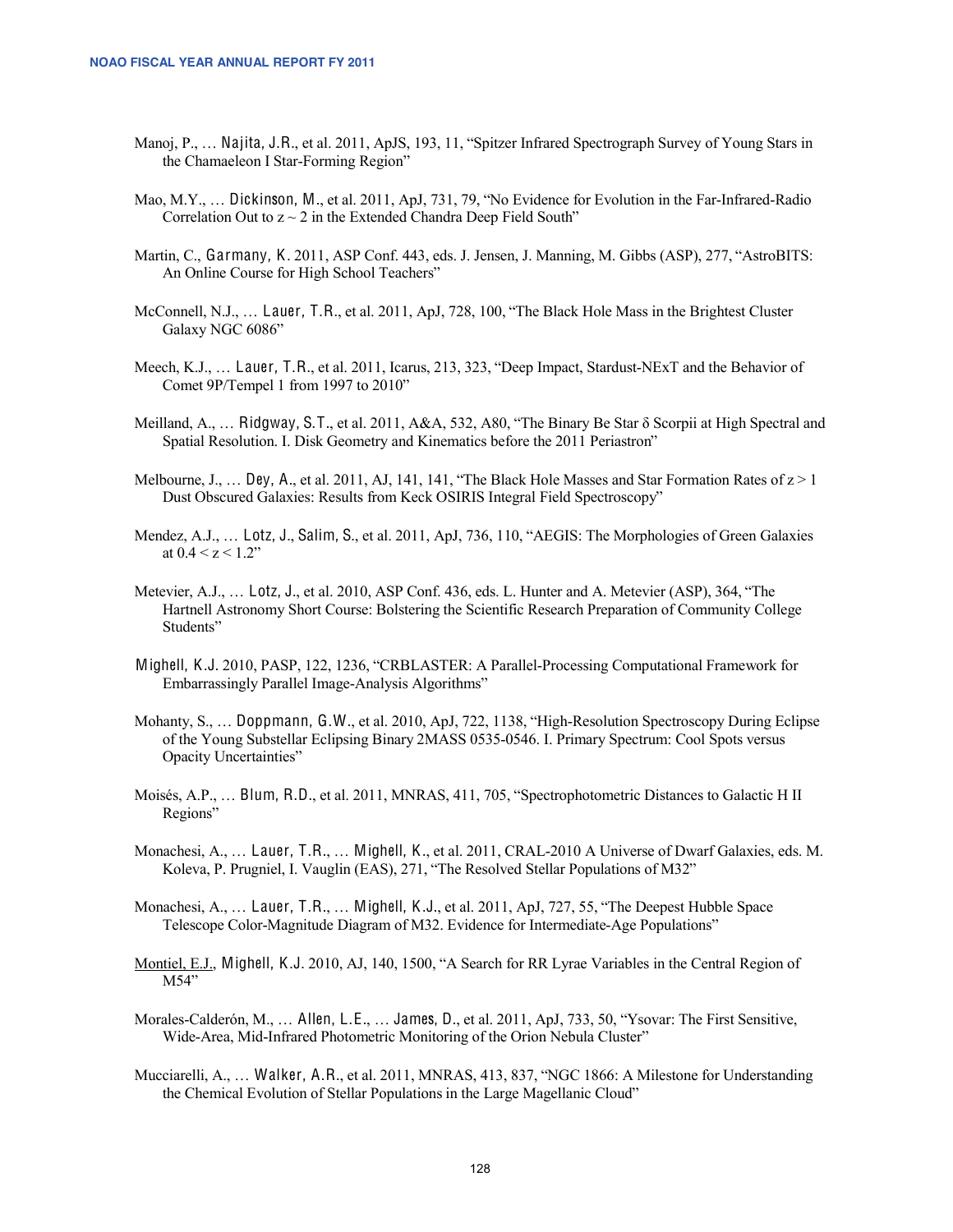- Mukadam, A.S., … Howell, S.B., et al. 2011, ApJ, 728, L33, "First Unambiguous Detection of the Return of Pulsations in the Accreting White Dwarf SDSS J074531.92+453829.6 after an Outburst"
- Mukadam, A.S.,  $\ldots$  Howell, S.B., et al. 2011, 17<sup>th</sup> European White Dwarf Workshop, eds. K. Werner and T. Rauch (AIP), 520, "Return of Pulsations in SDSS 0745+4538"
- Murphy, E.J., … Dickinson, M., Pope, A., et al. 2011, ApJ, 732, 126, "An Accounting of the Dust-Obscured Star Formation and Accretion Histories over the Last ~11 Billion Years"
- Navarete, F., … Blum, R.D., et al. 2011, AJ, 142, 67, "The Stellar Content of Obscured Galactic Giant H II Regions. VII. W3"
- O'Brien, D.P., … Ridgway, S., et al. 2011, ApJ, 728, 111, "Inner Orbits in Hierarchical Triple Systems from the CHARA Array. I. V819 Her B"
- Olsen, K.A.G., … Blum, R.D., et al. 2011, ApJ, 737, 29, "A Population of Accreted Small Magellanic Cloud Stars in the Large Magellanic Cloud"
- Papovich, C., … Lotz, J.M., et al. 2011, MNRAS, 412, 1123, "The Rising Star Formation Histories of Distant Galaxies and Implications for Gas Accretion with Time"
- Pence, W.D., … Shaw, R.A., et al. 2010, A&A, 524, A42, "Definition of the Flexible Image Transport System (FITS), Version 3.0"
- Penner, K., Pope, A., et al. 2011, MNRAS, 410, 2749, "Origins of the Extragalactic Background at 1 mm from a Combined Analysis of the AzTEC and MAMBO Data in GOODS-N"
- Peterson, D.E., … Allen, L.E., et al. 2011, ApJS, 194, 43, "The Spitzer Survey of Interstellar Clouds in the Gould Belt. III. A Multi-Wavelength View of Corona Australis"
- Pierce, C.M., Lotz, J.M., Salim, S., et al. 2010, MNRAS, 408, 139, "Host Galaxy Colour Gradients and Accretion Disc Obscuration in AEGIS  $z \sim 1$  X-ray-Selected Active Galactic Nuclei"
- Pietrzyński, G., … Walker, A., et al. 2010, AJ, 140, 1475, "The Araucaria Project: First Cepheid Distance to the Sculptor Group Galaxy NGC 7793 from Variables Discovered in a Wide-Field Imaging Survey"
- Platais, I., … James, D.J., et al. 2011, MNRAS, 413, 1024, "A Deep Proper-Motion Survey of the Nearby Open Cluster Blanco 1"
- Pompea, S.M., … Walker, C.E., et al. 2011, ASP Conf. 443, eds. J. Jensen, J. Manning, M. Gibbs (ASP), 54, "Teaching with Galileoscopes and Other Small Telescopes"
- Pompea, S.M., … Walker, C.E., et al. 2011, ASP Conf. 443, eds. J. Jensen, J. Manning, M. Gibbs (ASP), 397, "Integrating the Galileoscope into the College Classroom"
- Pompea, S.M., et al. 2011, SPIE Proc. 8065, eds. P. Ambs, et al. (SPIE), 80650N, "Photonics Education for a Green Future: Connecting the Dots of the Arizona STEM Education Experiment"
- Poteet, C.A., … Allen, L.E., et al. 2011, ApJ, 733, L32, "A Spitzer Infrared Spectrograph Detection of Crystalline Silicates in a Protostellar Envelope"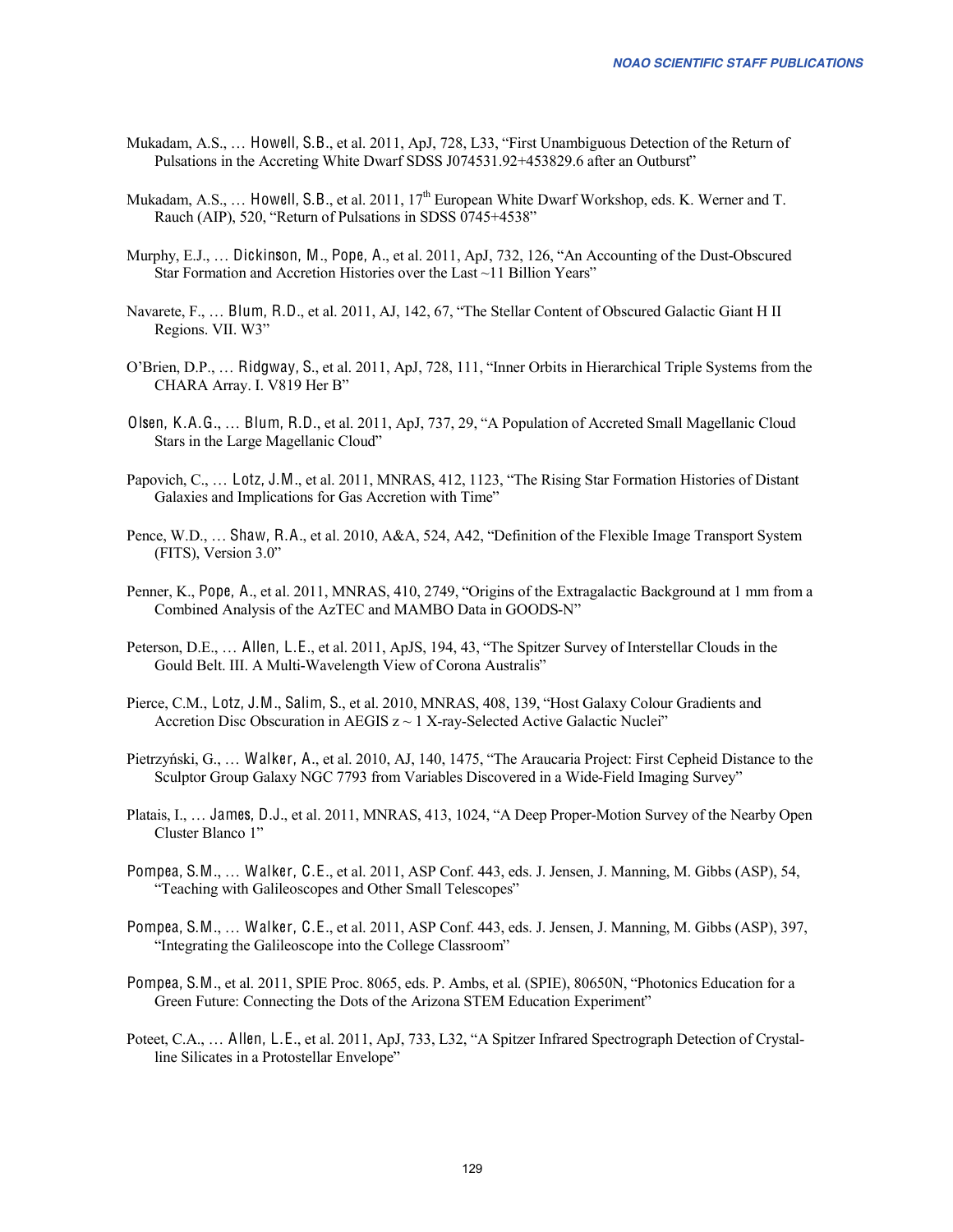Prescott, M.K.M., … Dey, A., et al. 2011, ApJ, 730, L25, "The Line Polarization within a Giant Lyα Nebula"

- Ramírez, S.V., Cunha, K., … Smith, V.V., Blum, R.D., et al. 2011, ASP Conf. 439, eds. M. Morris, Q.D. Wang, F. Yuan (ASP), 263, "Chemical Abundances in the Galactic Center"
- Rebull, L.M., … Sherry, W.H., et al. 2011, AJ, 142, 25, "New Young Star Candidates in CG4 and Sa101"
- Rebull, L.M., … Strom, S.E., Wolff, S.C., et al. 2011, ApJS, 193, 25, "The North American and Pelican Nebulae. II. MIPS Observations and Analysis"
- Redaelli, M., … Claver, C.F., et al. 2011, MNRAS, 415, 1220, "The Pulsations of PG 1351+489"
- Reddy, N.A. 2011, ASP Conf. 440, ed. M Treyer (ASP), 385, "Reconciling the Star Formation and Stellar Mass Densities"
- Reddy, N.A. 2011, Nature, 469, 479, "Cosmology: A Glimpse of the First Galaxies"
- Rest, A., … Matheson, T., … Olsen, K., … Smith, R.C., et al. 2011, ApJ, 732, 3, "Direct Confirmation of the Asymmetry of the Cas A Supernova with Light Echoes"
- Rest, A., … Olsen, K., … Matheson, T., … Smith, R.C., … Walker, A.R., et al. 2011, ApJ, 729, 88, "Pushing the Boundaries of Conventional Core-Collapse Supernovae: The Extremely Energetic Supernova SN 2003ma"
- Riedel, A.R., … Subasavage, J.P., et al. 2011, AJ, 142, 104, "The Solar Neighborhood. XXVI. AP Col: the Closest (8.4 pc) Pre-Main Sequence Star"
- Saha, A., … Olsen, K., K nezek, P., Harris, J., Smith, C., … Rest, A., et al. 2010, AJ, 140, 1719, "First Results from the NOAO Survey of the Outer Limits of the Magellanic Clouds"
- Saha, A., Shaw, R.A., et al. 2011, PASP, 123, 481, "Calibration of BVRI Photometry for the Wide Field Channel of the HST Advanced Camera for Surveys"
- Salyk, C., … Najita, J.R., et al. 2011, ApJ, 731, 130, "A Spitzer Survey of Mid-Infrared Molecular Emission from Protoplanetary Disks. II. Correlations and Local Thermal Equilibrium Models"
- Sanna, N., … Walker, A.R., et al. 2010, ApJ, 722, L244, "On the Radial Extent of the Dwarf Irregular Galaxy IC10"
- Schaefer, G.H., … Ridgway, S.T., et al. 2010, AJ, 140, 1838, "Multi-Epoch Near-Infrared Interferometry of the Spatially Resolved Disk around the Be Star ζ Tau"
- Schuler, S.C., Cunha, K., Smith, V.V., et al. 2011, ApJ, 737, L32, "Detailed Abundances of the Solar Twins 16 Cygni A and B: Constraining Planet Formation Models"
- Schuler, S.C., ... Cunha, K., ... Smith, V.V., et al. 2011, ApJ, 732, 55, "Abundances of Stars with Planets: Trends with Condensation Temperature"
- Shafter, A.W., … Matheson, T., et al. 2011, ApJ, 734, 12, "A Spectroscopic and Photometric Survey of Novae in M31"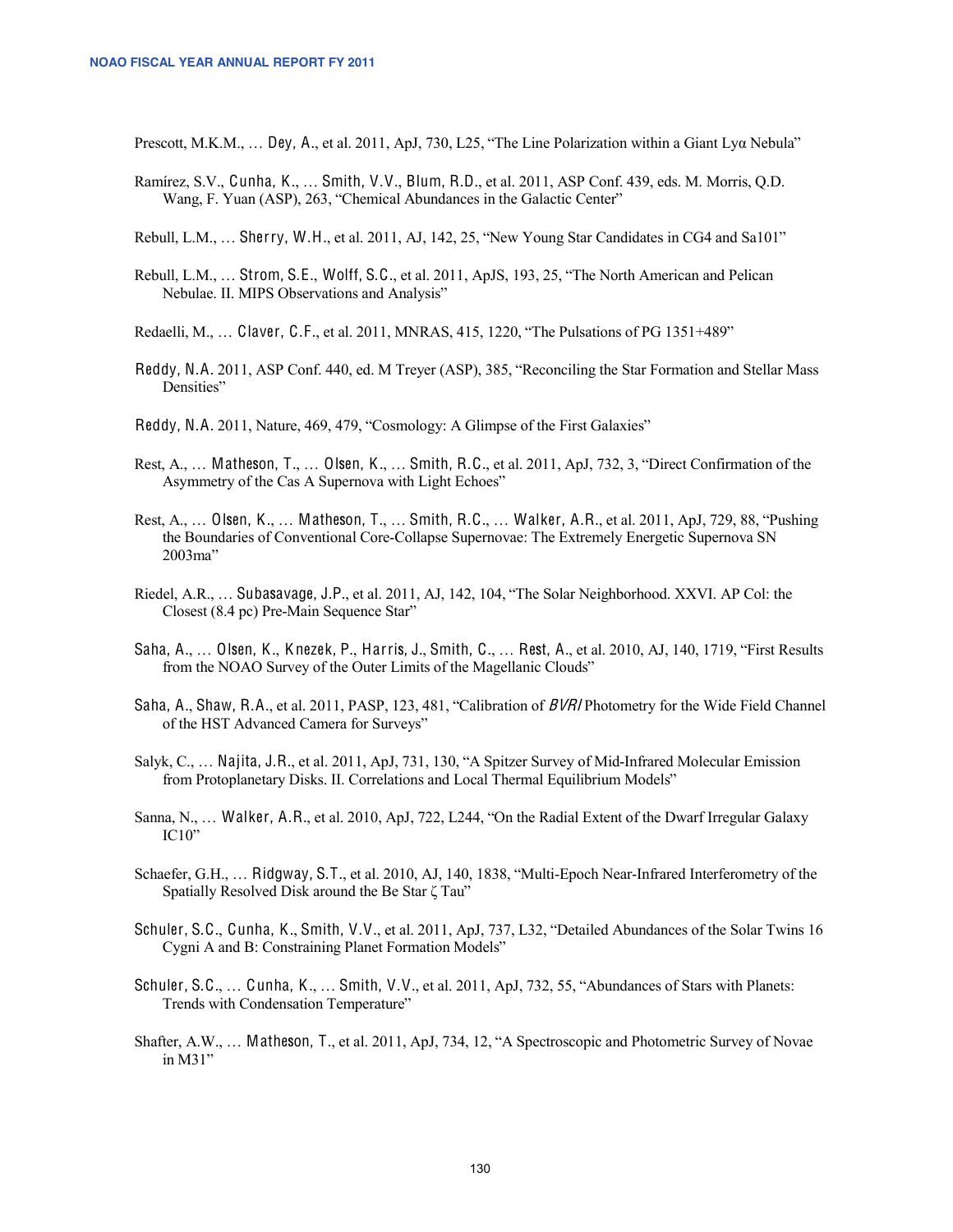- Shim, H., ... Dickinson, M., et al. 2011, ApJ, 738, 69, " $z \sim 4$  H $\alpha$  Emitters in the Great Observatories Origins Deep Survey: Tracing the Dominant Mode for Growth of Galaxies"
- Shporer, A., … Howell, S.B., et al. 2010, ApJ, 725, L200, "A Ground-Based Measurement of the Relativistic Beaming Effect in a Detached Double White Dwarf Binary"
- Siana, B., … Dickinson, M., et al. 2010, ApJ, 723, 241, "A Deep Hubble Space Telescope Search for Escaping Lyman Continuum Flux at  $z \sim 1.3$ : Evidence for an Evolving Ionizing Emissivity"
- Simpson, C.E., … Lynds, R., et al. 2011, AJ, 142, 82, "VII Zw 403: H I Structure in a Blue Compact Dwarf Galaxy"
- Smith, N., … Matheson, T., et al. 2011, ApJ, 732, 63, "A Massive Progenitor of the Luminous Type IIn Supernova 2010jl"
- Spezzi, L., … Saha, A., … Walker, A.R., et al. 2011, ApJ, 731, 1, "Detection of Brown Dwarf Like Objects in the Core of NGC 3603"
- Stanghellini, L., et al. 2010, A&A, 521, A3, "The Population of Planetary Nebulae and H II Regions in M81. A Study of Radial Metallicity Gradients and Chemical Evolution"
- Steffen, J.H., … Howell, S.B., et al. 2010, ApJ, 725, 1226, "Five Kepler Target Stars that Show Multiple Transiting Exoplanet Candidates"
- Steidel, C.C., … Reddy, N.A., et al. 2011, ApJ, 736, 160, "Diffuse Lyα Emitting Halos: A Generic Property of High-Redshift Star-Forming Galaxies"
- Stobie, E., … Mighell, K., et al. 2010, ASP Conf. 434, ed. Y. Mizumoto (ASP), 414, "User Support in the Virtual Astronomical Observatory"
- Straughn, A.N., … Saha, A., … Walker, A.R., et al. 2011, AJ, 141, 14, "Hubble Space Telescope WFC3 Early Release Science: Emission-Line Galaxies from Infrared Grism Observations"
- Teplitz, H.I., … Dickinson, M., et al. 2011, AJ, 141, 1, "Spitzer Infrared Spectrometer 16 μm Observations of the Goods Fields"
- Teske, J.K., Najita, J.R., et al. 2011, ApJ, 734, 27, "Measuring Organic Molecular Emission in Disks with Low-Resolution Spitzer Spectroscopy"
- Tilvi, V., ... Probst, R., ... Dickinson, M., et al. 2010, ApJ, 721, 1853, "The Luminosity Function of Ly $\alpha$ Emitters at Redshift  $z = 7.7$ "
- Tokovinin, A. 2011, AJ, 141, 52, "Low-Mass Visual Companions to Nearby G-Dwarfs"
- Tokovinin, A. 2010, ASP Conf. 435, ed. A. Prša, M. Zejda (ASP), 17, "Instruments and Missions in the 21st Century"
- Tokovinin, A., ... van der Bliek, N., et al. 2010, PASP, 122, 1483, "High-Resolution Imaging at the SOAR Telescope"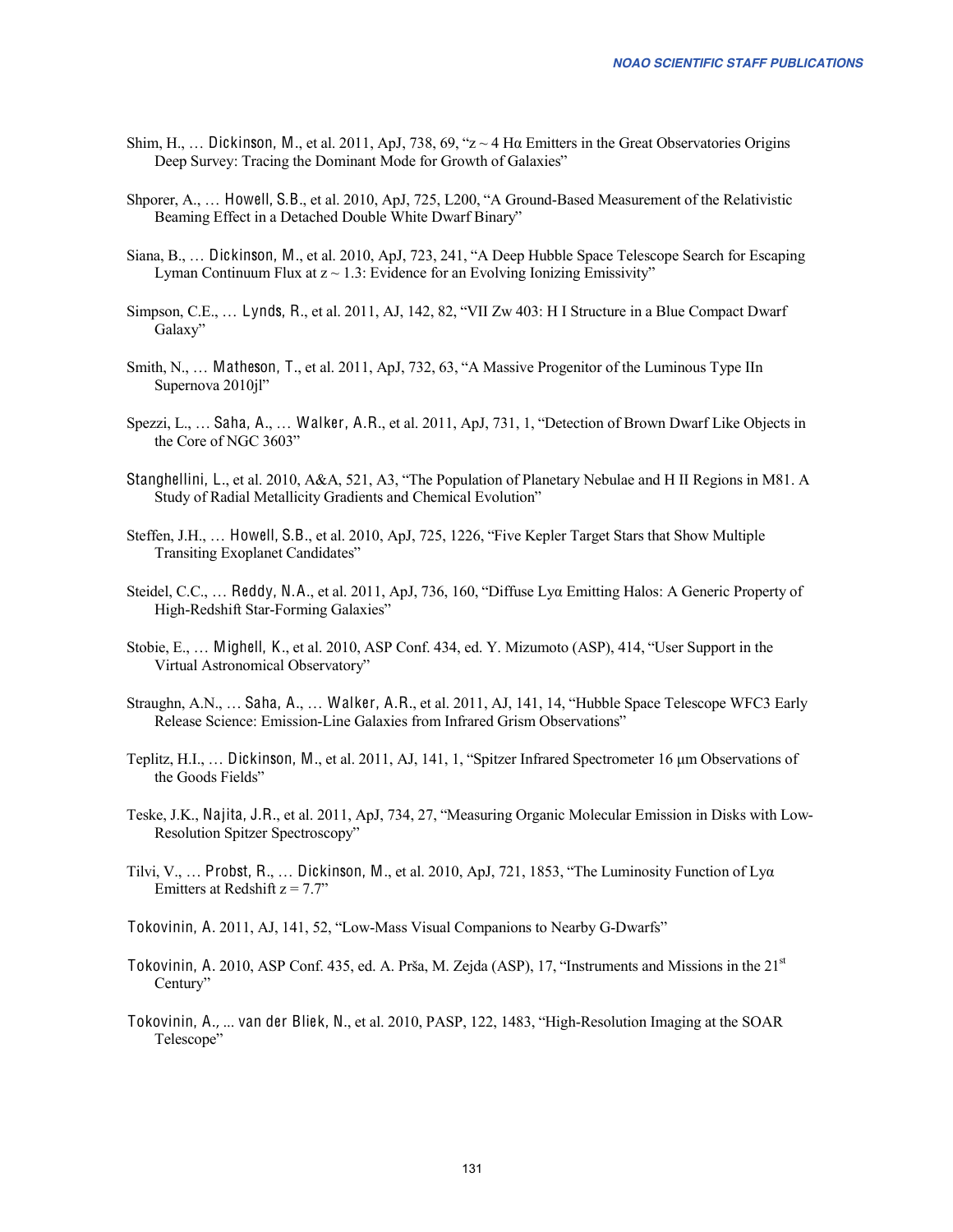- Torres, G., … Howell, S.B., et al. 2011, ApJ, 727, 24, "Modeling Kepler Transit Light Curves as False Positives: Rejection of Blend Scenarios for Kepler-9, and Validation of Kepler-9 d, a Super-Earth-Size Planet in a Multiple System"
- Troisi, F., … K under, A., … Walker, A.R., et al. 2011, PASP, 123, 879, "On a New Parameter to Estimate the Helium Content in Old Stellar Systems"
- Troutman, M.R., Hinkle, K.H., Najita, J.R., et al. 2011, ApJ, 738, 12, "Ro-Vibrational CO Detected in the β Pictoris Circumstellar Disk"
- Valdes, F., et al. 2010, ASP Conf. 442, eds. I. Evans, et al. (ASP), 211, "The Marriage of Mario (NHPPS) and Luigi (OGCE)"
- van Eyken, J.C., … Howell, S.B., et al. 2011, AJ, 142, 60, "The Palomar Transient Factory Orion Project: Eclipsing Binaries and Young Stellar Objects"
- Vanzella, E., … Dickinson, M., et al. 2011, ApJ, 730, L35, "Spectroscopic Confirmation of Two Lyman Break Galaxies at Redshift beyond 7"
- Vanzella, E., … Dickinson, M., et al. 2010, ApJ, 725, 1011, "The Great Observatories Origins Deep Survey: Constraints on the Lyman Continuum Escape Fraction Distribution of Lyman-break Galaxies at  $3.4 < z <$ 4.5"
- von Braun, K., … Subasavage, J.P., … Ridgway, S., et al. 2011, ApJ, 729, L26, "Astrophysical Parameters and Habitable Zone of the Exoplanet Hosting Star GJ 581"
- Wahhaj, Z., … Allen, L., et al. 2010, ApJ, 724, 835, "The Spitzer c2d Survey of Weak-Line T Tauri Stars. III. The Transition from Primordial Disks to Debris Disks"
- Walker, C.E., Pompea, S.M., et al. 2011, ASP Conf. 443, eds. J. Jensen, J. Manning, M. Gibbs (ASP), 345, "Dark Skies from the Ground Up: Before, During and After GLOBE at Night"
- Walker, C.E., Pompea, S.M., et al. 2011, ASP Conf. 443, eds. J. Jensen, J. Manning, M. Gibbs (ASP), 85, "Astronomy Meets the Environmental Sciences: Activities for Informal and Formal Educational Settings"
- Walker, C.E., Pompea, S.M. 2011, SPIE Proc. 8065, eds. P. Ambs, et al. (SPIE), 80650Q, "National Education Program for Energy Efficient Illumination Engineering"
- Walker, C.E., Pompea, S.M. 2010, SPIE Newsroom, "Global Campaign to Save Energy and Fight Light Pollution"
- Walker, A.R., ... Kunder, A.M., ... de Propris, R., et al. 2011, MNRAS, 415, 643, "Constraints on the Formation of the Globular Cluster IC 4499 from Multiwavelength Photometry"
- Walkowicz, L.M., … Howell, S., et al. 2011, AJ, 141, 50, "White-Light Flares on Cool Stars in the Kepler Quarter 1 Data"
- Wallace, L., Hinkle, K.H., et al. 2011, ApJS, 195, 6, "An Optical and Near-Infrared (2958–9250 Å) Solar Flux Atlas"
- Whitmore, B.C., … Saha, A., … Walker, A.R., et al. 2011, ApJ, 729, 78, "Using Hα Morphology and Surface Brightness Fluctuations to Age-Date Star Clusters in M83"